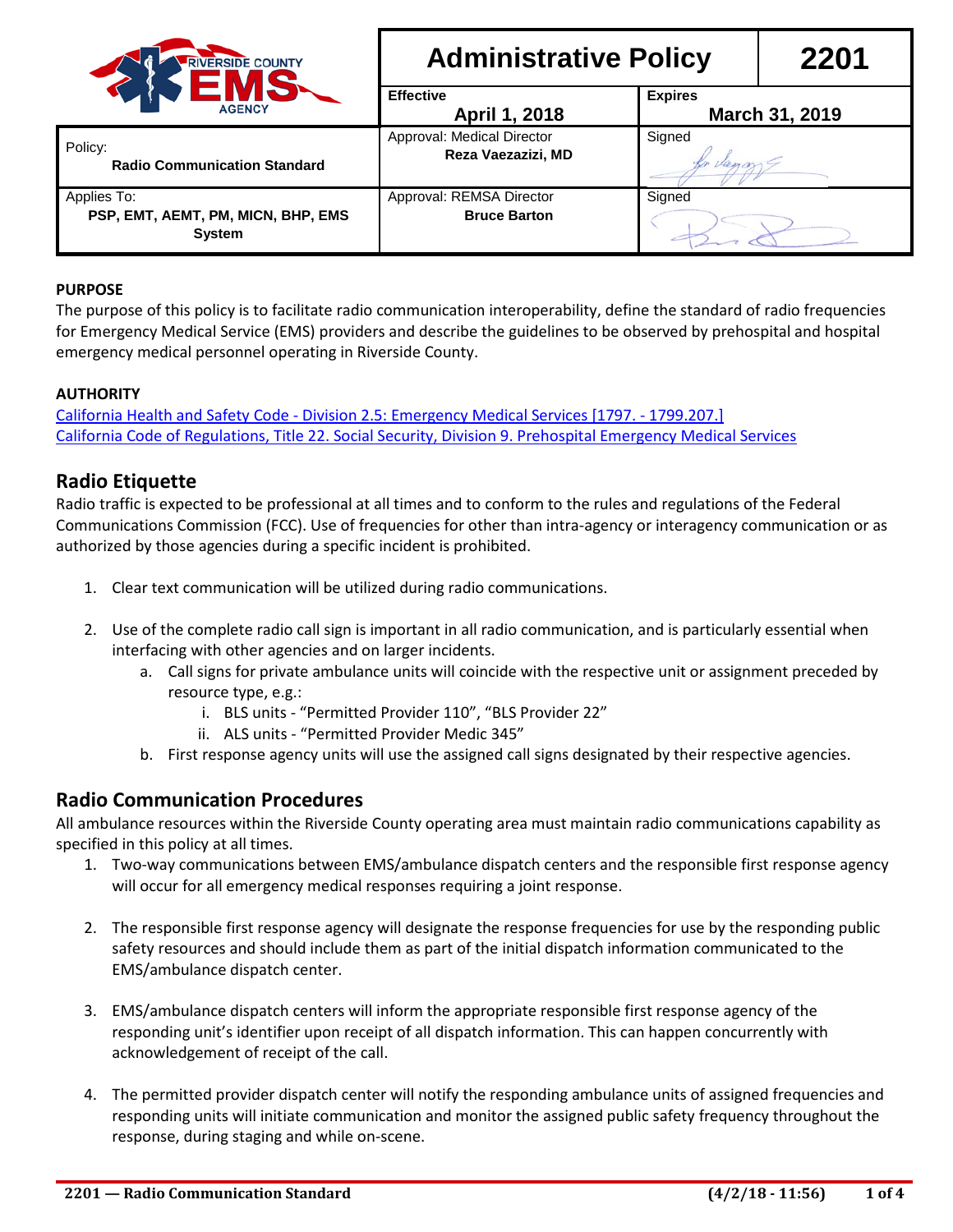- 5. Two-way communication between on-scene incident command and ambulance units will occur as needed to facilitate a timely, safe, and effective emergency medical response.
- 6. All communications initiated by the on-scene Incident Commander to the responding ambulance unit will be acknowledged by the unit.

# **Provider Responsibilities**

Permitted providers upon receipt of the current year radio programming plan provided by REMSA, must have all radios reprogrammed no later than 30 calendar days.

All permitted providers will have a VHF radio in, or immediately accessible to for the purpose of providing patient information to receiving facilities.

All permitted providers will have printed documents of the current programming available in the EMS resource list. Inspection of these documents include the current First response repeater map provided by County Fire every year the programming is published.

All permitted providers will be required to train on curriculum developed by the EMS Communications working group through the Riverside County Association of Fire Chiefs. This will include an initial training, and annual updates thereafter.

## **Hospital Responsibilities**

Base hospitals will ensure that their medical control VHF radio and prehospital dedicated recorded telephone lines are fully functional and operational at all times to include regular checks of all systems.

Radio communication disruptions must be reported to surrounding hospitals and EMS dispatch centers, so that field resources may contact alternate hospitals. Additionally, the Riverside County EMS Agency will be notified of all communication disruptions.

All receiving hospitals will have an VHF radio in, or immediately accessible to, the emergency department for the purpose of receiving patient information from inbound ambulances.

All hospitals will have a ReddiNet terminal for interfacility and/or inter-county emergency / disaster communication. Hospitals will assure appropriate placement and operation of ReddiNet terminals to facilitate their readiness and usage. All essential information regarding hospital status and bed availability must be updated on a continuous basis for the rapid and efficient coordination of patient destinations in the event of a multi-patient incident.

## **Specific Frequency Requirements**

All ambulance resources will be capable of communicating with the Emergency Communications Center (ECC) of the Riverside County Fire Department, EMS providers at the scene, local fire agencies, and with designated receiving hospitals in Riverside County.

All permitted ambulance providers must maintain applicable frequency use agreements with respective first response agencies that facilitate interoperable communications for 911, and potential disaster response.

All EMS vehicles will have immediate access to all frequencies listed in the Riverside County Radio Frequency Annex. EMS providers that need or require additional frequency coordination will contact Riverside County Information Technology Department, PSEC division for assistance.

The following are descriptions of the County and State licensed radio frequencies utilized within the Riverside County EMS System and their specified usage.

- 1. The Riverside County Information Systems, Radio Division is responsible for the following frequencies:
	- a. MEDNET 1 (155.2650, PL 110.9 hz, Encode/Decode)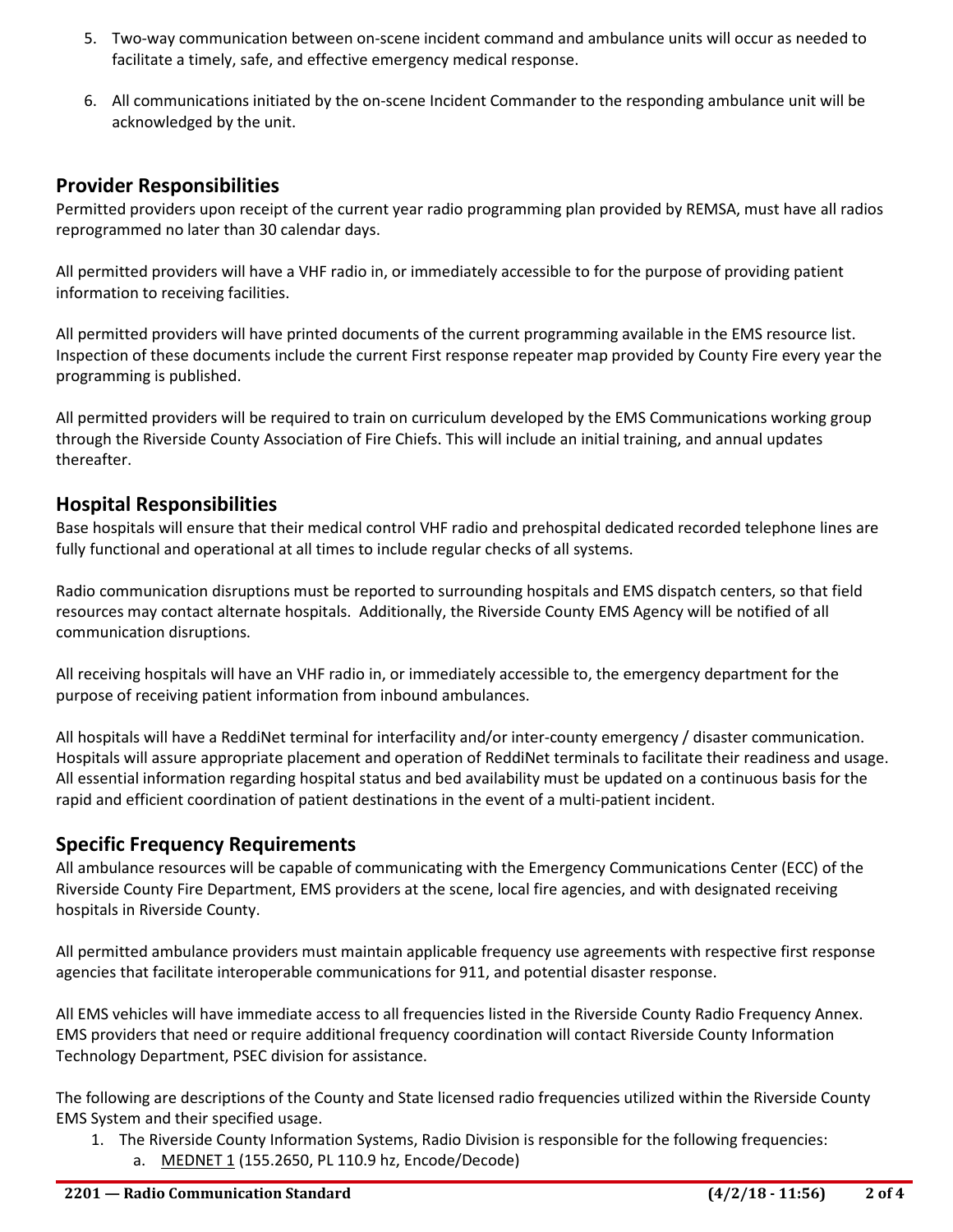This frequency is to be used by ambulances to advise hospital emergency departments (EDs) of inbound patients. Applicable DTMF Tones are included in the resource list to contact the appropriate receiving facilities.

b. MEDNET 2 (155.2950, PL 110.9 hz, Encode/Decode)

This frequency is to be used by AMR Ambulance Contractor to dispatch and coordinate emergency ALS ambulances within western Riverside County.

- i. North (Box Springs)
	- Receive: 155.2950MHz 110.9Hz

Transmit: 155.9100MHz D532N (Max Power 45-Watts)

- 2. AMR is responsible for the following frequencies, with permission given to Riverside County Fire Department First Responder Agencies to utilize them:
	- a. MEDNET 3 (155.3550, PL 110.9 hz, Encode/Decode)

This frequency is to be used by AMR – Riverside (to include Hemet and the Pass areas) to dispatch emergency ALS ambulances in the western section of the County. Repeater frequency information for MedNet 3 as listed below:

- i. South (Elsinore Pk) Receive: 155.3550MHz 110.9Hz Transmit: 155.9850MHz 118.8Hz
- b. MEDNET 4 (155.2050, PL 110.9 hz, Encode/Decode)

This frequency is to be used by AMR – Desert to dispatch emergency ALS ambulances in the eastern section of the County, Repeater frequency information for MedNet 4 as listed below:

- i. Desert West (Whitewater) 155.2050MHz 110.9Hz 151.1150MHz 88.5Hz
- ii. Desert Indio (Indio Hill) 155.2050MHz 110.9Hz 151.1150MHz D114N
- iii. Desert Center (Chuckwalla) 155.2050MHz 110.9Hz 151.1150MHz D532N
- 3. The California State Office of Emergency Services (OES) is responsible for the following frequency:
	- a. CALCORD (156.0750, Tone 6)

CALCORD is a California Coordination frequency, provided by the California State Office of Emergency Services, which is a unit-to-unit frequency for on-scene coordination during Health Department declared emergencies and for medical management of multi-casualty incidents. This frequency is often used for ground to air communication. The Riverside County Fire Department and the Riverside County Health Services Agency have permits to operate on this frequency.

4. Public Safety Enterprise Communication (700MHz Digital Trunk Radio System)

The Public Safety Enterprise Communications System is a countywide digital trucked radio system used in Riverside County. It provides interoperable communications between county and city stakeholders. The system has been a cooperative effort between Riverside County Sheriff, Riverside County Fire, Riverside County, Economic Development Agency, the County Executive office, and Riverside County Information Technology Department.

- 5. The Riverside County Sheriff's Office is responsible for the following frequencies. These frequencies are to be used by emergency medical services personnel to patch in and communicate with SO at the scene (SO utilizes 700 MHz system).
	- a. Riverside Sheriff VHF West (trans 154.8900, PL 110.9 hz Enc/Decode, rvc 158.8500 carrier squelch)